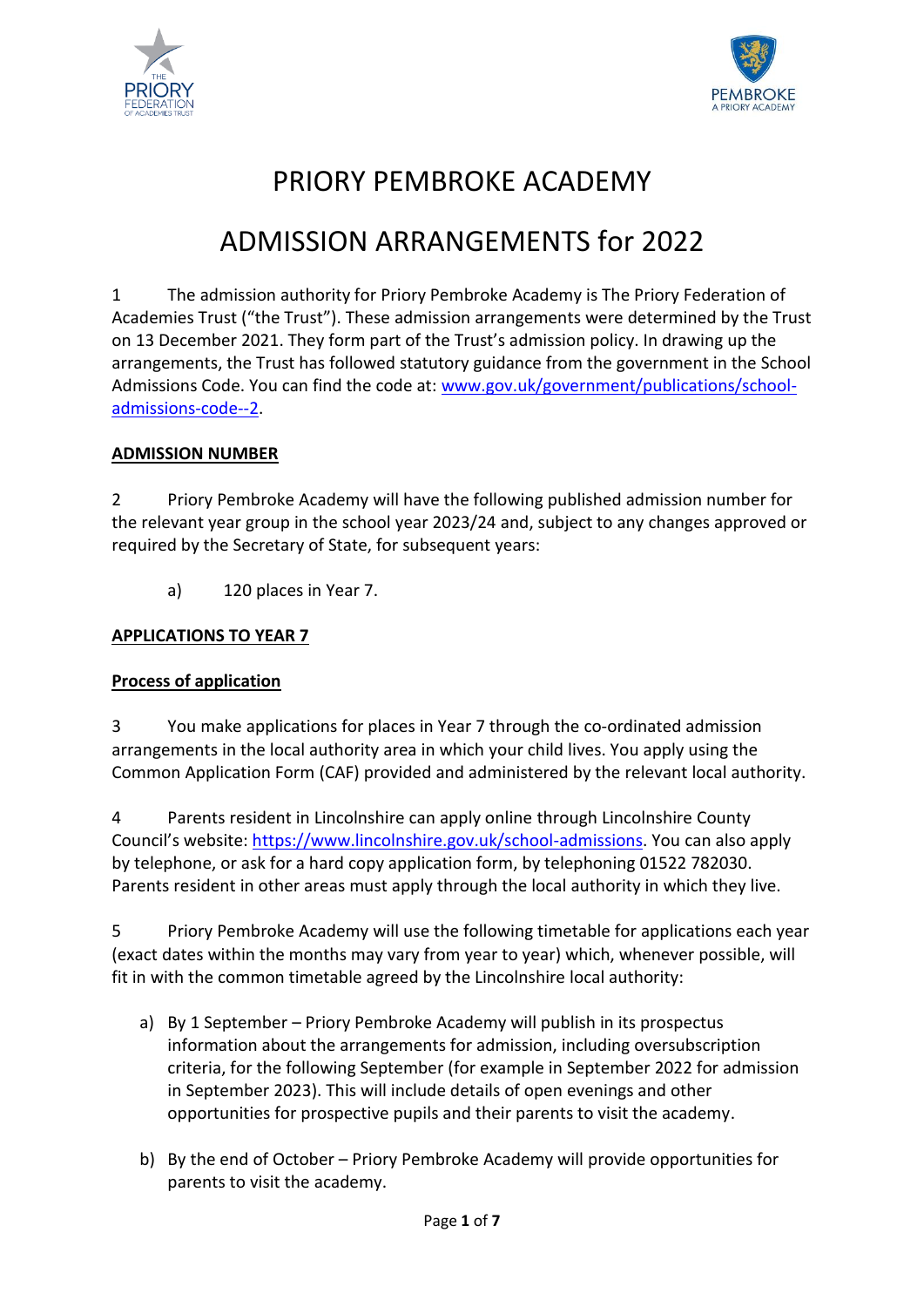



- c) By 31 October parents complete the CAF and return it to the relevant local authority to administer.
- d) Between 1 November and 28 February
	- the local authority sends application information to the academy for consideration
	- Priory Pembroke Academy sends a list of pupils to be offered places by the Trust to the local authority.
- e) 1 March the relevant local authority will make the offers of places to parents of pupils joining secondary provision on behalf of the Trust, as required by the School Admissions Code. If we are not able to offer a place, you can appeal against that decision.

#### **Admission criteria for Year 7**

6 Priory Pembroke Academy will consider all applications for places at the academy. Where the number of applications is less than or equal to the published admission number, we will offer places to all those who have applied.

7 Where the number of applications is greater than the published admission number, Priory Pembroke Academy will first accept all pupils with an education, health and care (EHC) plan (as defined in the *Children and Families Act 2014*) that names the academy.

#### **Oversubscription criteria for Year 7**

*The terms used in the following paragraph are explained in detail in a set of definitions at the end of these arrangements.*

8 After the admission of pupils with EHC plans that name the academy, we will consider applications for the remaining places against the criteria set out below.

*The criteria below will be applied in the order in which they are set out. If applying any criterion would result in the year group being oversubscribed, the subsequent criteria will be applied, in order, to decide which applicants will be admitted.*

- a. looked after children, or previously looked after children
- b. siblings of pupils who are on the roll of the academy at the time of application
- c. children of a member of staff of the academy who has been employed at the academy for two or more years at the time of the application, or who has been appointed to a vacant post for which there is a demonstrable skill shortage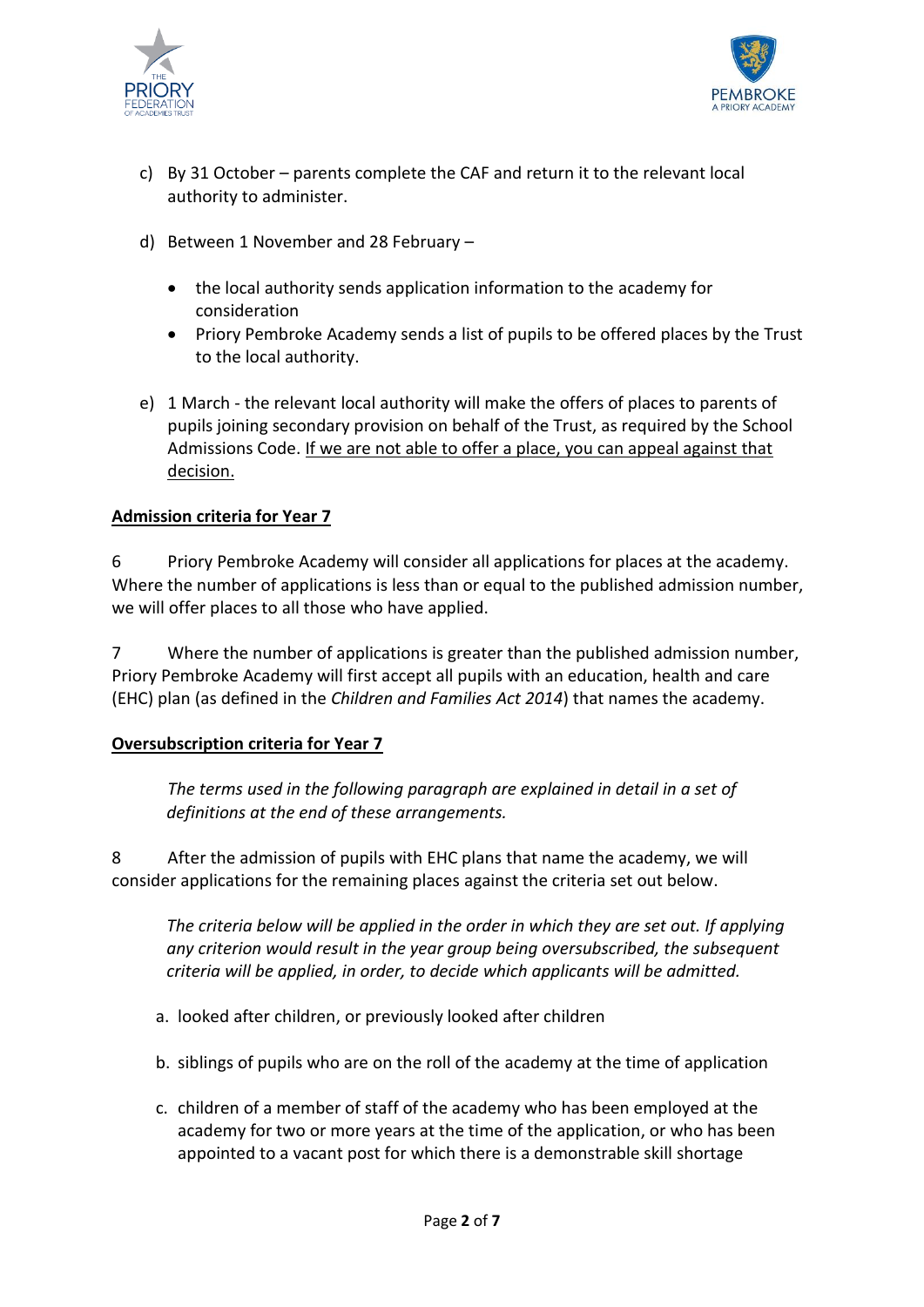



d. children who live nearest to the academy measured by the straight-line distance from the child's home address to the academy's main entrance.

*In the event that two or more applicants under criterion 8d live the same straightline distance from the academy, the place or places will be allocated at random by a person independent of the academy and the local authority.*

### **IN-YEAR ADMISSIONS**

9 The academy will consider all applications to year groups in which the school provides education. If the academy is able to provide a place in a year group without prejudicing the efficient provision of education or use of resources, then the academy will admit the child.

10 If there are more applications than places then the same oversubscription criteria set out for Year 7 above will be used to decide who should be offered places.

11 You should make in-year applications through Lincolnshire County Council or directly to the academy. You can apply online at [https://www.lincolnshire.gov.uk/school](https://www.lincolnshire.gov.uk/school-admissions)[admissions](https://www.lincolnshire.gov.uk/school-admissions). Details of Lincolnshire's coordinated scheme for in-year admissions can be found at [https://www.lincolnshire.gov.uk/school-admissions/apply-move-school.](https://www.lincolnshire.gov.uk/school-admissions/apply-move-school) You can also apply by telephone on 01522 782030, or you can ask for a hard copy application form by telephoning 01522 782030 or emailin[g schooladmissions@lincolnshire.gov.uk.](mailto:schooladmissions@lincolnshire.gov.uk) Hard copy applications can be returned to Lincolnshire County Council or to the academy.

12 We will aim to respond within 10 school days but you will always be notified in writing of the outcome of your application within 15 school days. If we are not able to offer a place, you can appeal against that decision.

#### **ADMISSION OF PUPILS OUTSIDE THEIR NORMAL AGE GROUP**

13 The academy will normally admit pupils into the designated year group for their age. Parents may seek a place for their child outside their normal age group if, for example, the child is gifted or talented, or has experienced significant problems such as ill health. As well as completion of the CAF, these applications need to be made in writing, giving one or more reasons for the request. Any parent considering this should contact the academy to discuss the implications of this arrangement before applying. Each application for admission outside the normal age group will be dealt with individually to ensure all the circumstances are taken into account when making a decision. In coming to a decision, the academy will consider a range of evidence as set out in the School Admissions Code, including that provided by the parent, and take account of:

- $\bullet$  the parent's views
- any available information about the child's academic, social and emotional development
- where relevant, their medical history and the views of a medical professional
- whether they have previously been educated out of their normal age group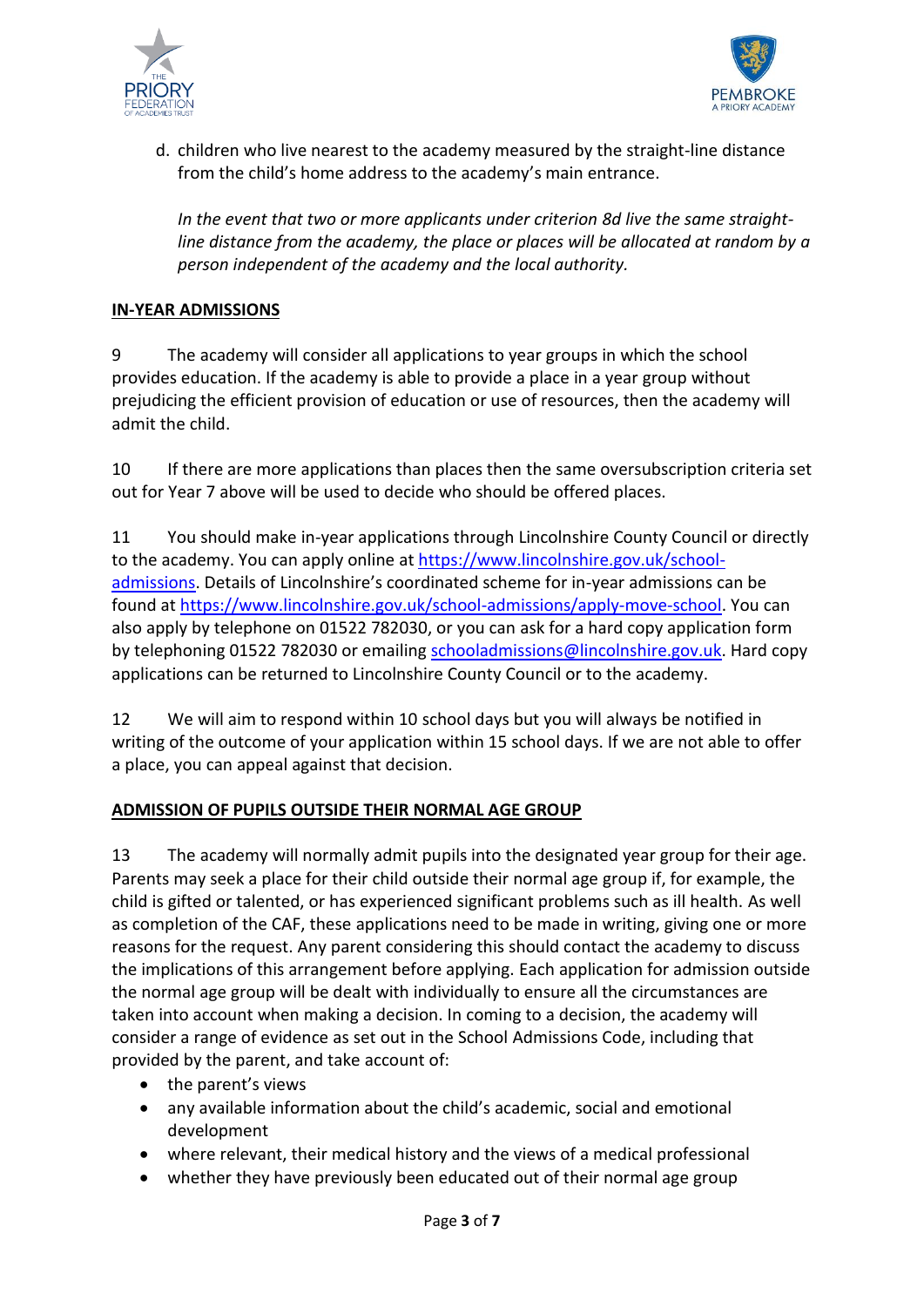



- any evidence that the child may naturally have fallen into a lower age group if it were not for being born prematurely
- the views of the headteacher.

## **CHILDREN OF UK MILITARY PERSONNEL**

14 The Trust aims to support the military covenant by removing any disadvantage to UK service personnel (UK Armed Forces) moving to the area or Crown Servants returning from overseas to live in the area. The Trust will not refuse a place to a child of relocating service personnel or returning Crown Servants solely because the family does not yet have an intended address or does not yet live in the area. For all applications, the Trust will:

- a) process an application in advance of a move to the area provided it is accompanied by an official letter that declares a relocation date
- b) use the address where the child will live when applying the oversubscription criteria, as long as the parents provide some evidence of their intended address, or a Unit or quartering address where the parent requests this.

*Evidence of an intended residential address, such as a tenancy agreement or mortgage statement, will be required.* 

- 15 For late applications and in-year applications the Trust will also consider whether:
	- a) an application from that address would normally succeed in an oversubscribed year
	- b) any child on the reserve list has a higher priority under the oversubscription criteria
	- c) the admission of another child would seriously prejudice the provision of efficient education or the efficient use of resources.

#### **OPERATION OF WAITING LISTS**

16 The academy will operate a waiting list (sometimes called a reserve list) until 31 December each year for all unsuccessful applicants for each year group in which the academy provides education. A child's position on a waiting list will be determined solely in accordance with the oversubscription criteria set out for the relevant year group above.

17 The waiting list for the normal intake to Year 7 at the start of the school year is managed by Lincolnshire local authority's School Admissions Team from 1 March until the end of August each year. If we refuse a place at the academy during this period, your child is automatically placed on the waiting list, unless your child has been offered a place in a higher preference school. After the beginning of September each year, the waiting list is managed by the academy.

18 Where places become available the academy will allocate places to children on the waiting list in the order determined by the oversubscription criteria, irrespective of the time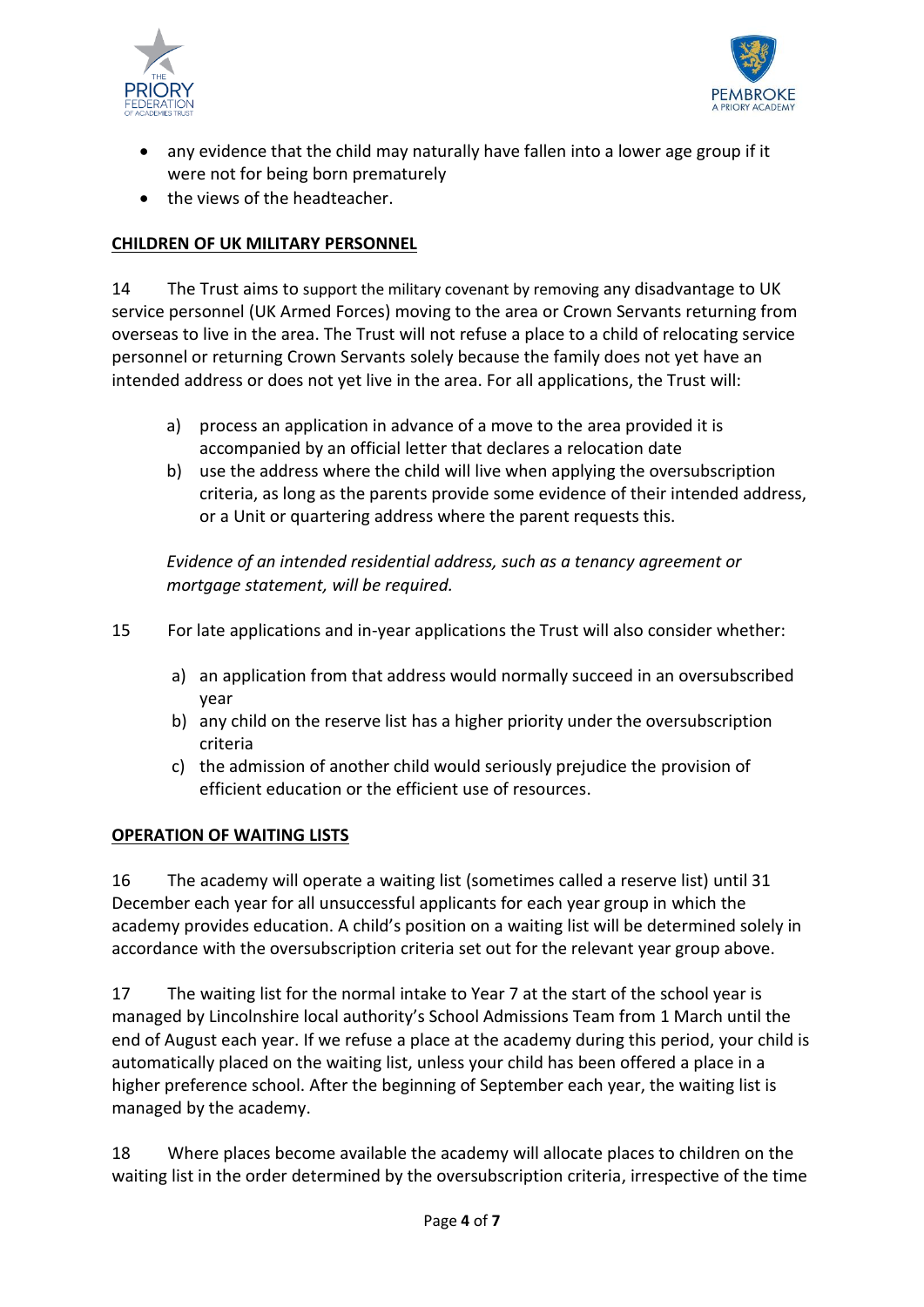



they have been on the waiting list. Children can move up or down the waiting list because the list will be reordered in accordance with the oversubscription criteria every time there is a new applicant, an applicant's details change or an applicant leaves the waiting list. You will need to inform the academy of your new address and any other new contact details if you move house while on the waiting list.

19 Once the waiting list has closed in each year group on 31 December, you will need to reapply if you wish your child to join the academy at a subsequent point.

# **RIGHT OF APPEAL**

20 You have the right to appeal to an Independent Appeal Panel if your child is refused a place at the academy in any year group. Parents and carers will be informed of the reason why admission was refused. Applicants over the statutory school leaving age can exercise this right of appeal themselves. The appeal panel is set up under the School Admission Appeals Code. The decision of the independent panel is binding on all parties. Details of how to make an appeal will be provided when a parent is informed of a decision to refuse their child a place at the academy.

#### **FAIR ACCESS PROTOCOL**

21 The academy and Trust will participate fully in the Lincolnshire local authority's *Fair Access Protocol*, which makes sure that unplaced children, especially the most vulnerable children, are offered a place at a suitable school as quickly as possible. This can involve admitting children to schools or year groups that are already full. Children allocated a place under the *Fair Access Protocol* take precedence over those on a waiting list or awaiting the outcome of an appeal.

#### **CONCERNS ABOUT APPLICATIONS**

22 As the admission authority for the academy, the Trust has the right to investigate any concerns it has about an application. The Trust may withdraw an offer of a place if it is found that parents have made a fraudulent claim or provided intentionally misleading information, such as a false address. The Trust reserves the right to check any information provided so it can apply the oversubscription criteria accurately and fairly.

#### **DEFINITIONS**

# *Looked after children and previously looked after children*

*23 A looked after child is a child who is (a) in the care of a local authority, or (b) being provided with accommodation by a local authority in the exercise of their social services functions (see the definition in Section 22(1) of the Children Act 1989) at the time of making an application to a school.*

*24 Previously looked after children are children who were looked after, but ceased to be so because they were adopted (or became subject to a child arrangements order or special*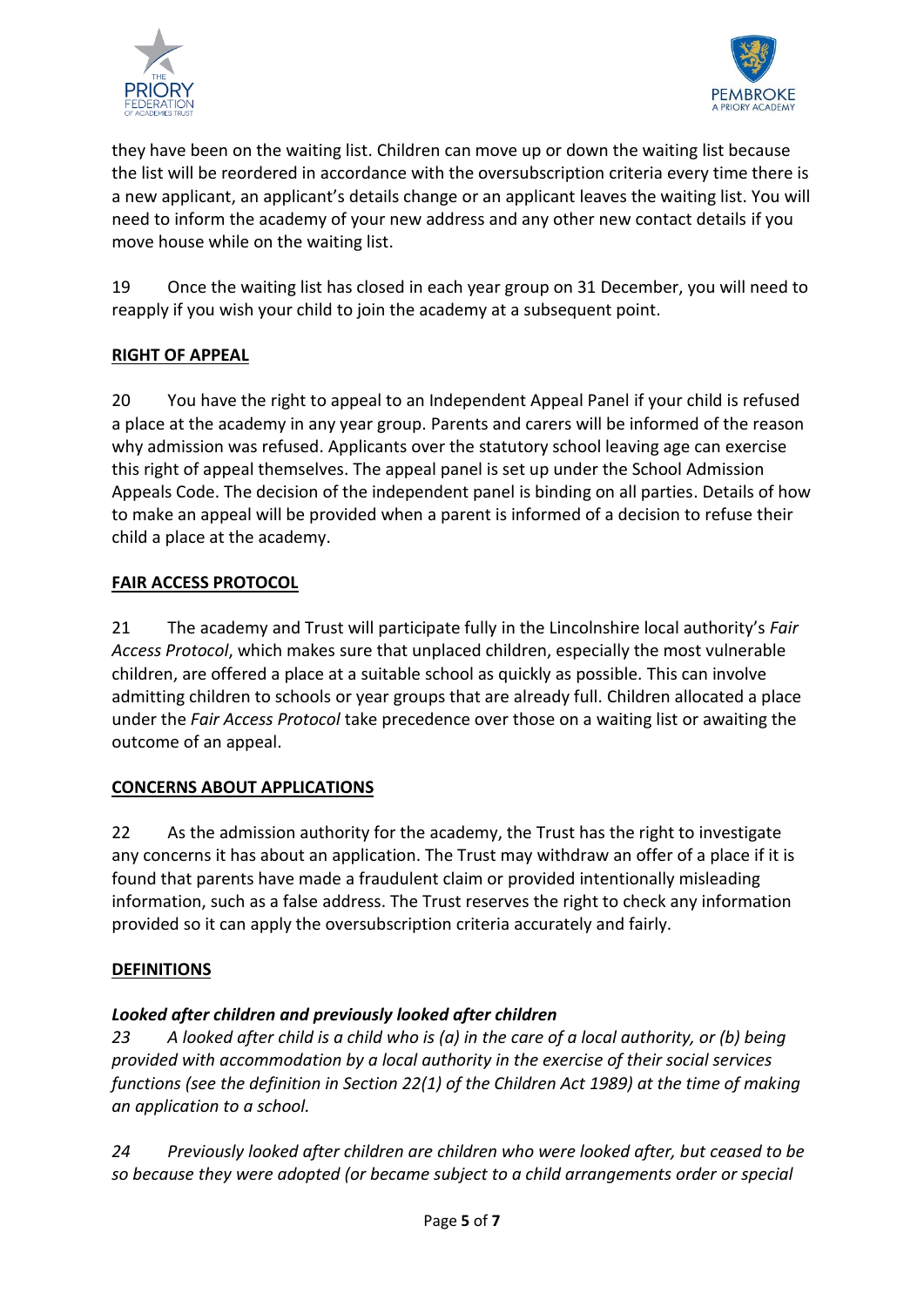



*guardianship order), including those children who appear to the Trust to have been in state care outside of England and ceased to be in state care as a result of being adopted. A child is regarded as having been in state care outside of England if they were in the care of or were accommodated by a public authority, a religious organisation, or any other provider of care whose sole or main purpose is to benefit society.*

*25 Previously looked after children includes children who were adopted under the Adoption Act 1976 (see section 12 adoption orders) and children who were adopted under the Adoption and Children Act 2002 (see section 46 adoption orders).* 

*26 Child arrangements orders are defined in section 8 of the Children Act 1989, as amended by section 12 of the Children and Families Act 2014. Child arrangements orders replace residence orders and any residence order in force prior to 22 April 2014 is deemed to be a child arrangements order.* 

*27 Section 14A of the Children Act 1989 defines a 'special guardianship order' as an order appointing one or more individuals to be a child's special guardian (or special guardians).*

#### *Siblings*

- *28 A sibling is defined as:*
	- *a natural brother or sister, whether or not a resident in the same household*
	- *another child normally in residence for the majority (more than 50%) of term time in the household for whom the adult in the household has parental responsibility as defined in the Children Act 1989 (for example, adopted siblings, half-brothers and sisters, step-brothers or sisters, and foster brothers or sisters)*
	- *any child in the household where an adult is defined as a parent for the purposes of section 576 of the Education Act 1996.*

*29 In the case of twins or other children from multiple births (or two or more siblings in one cohort) and where fewer places are available than requested, the application will be considered together as one application. The academy will then admit all the applicants, unless this would prejudice the efficient provision of education or use of resources.*

# *Children of staff*

*30 Staff means an employee of the Priory Federation of Academies Trust who is deployed for the largest proportion of their working time at Priory Pembroke Academy. If the staff member is deployed for equal amounts of time at more than one of the Trust's academies, then the staff member can select one, and only one, of these academies as the academy at which they work.*

#### *Home address*

*31 This is the address where the child lives for the majority of the school term time with a parent who has parental responsibility as defined in the Children Act 1989 or where an adult in the household is defined as a parent for the purpose of section 576 of the education Act 1996. This could include a person who is not a parent but who has parental responsibility*